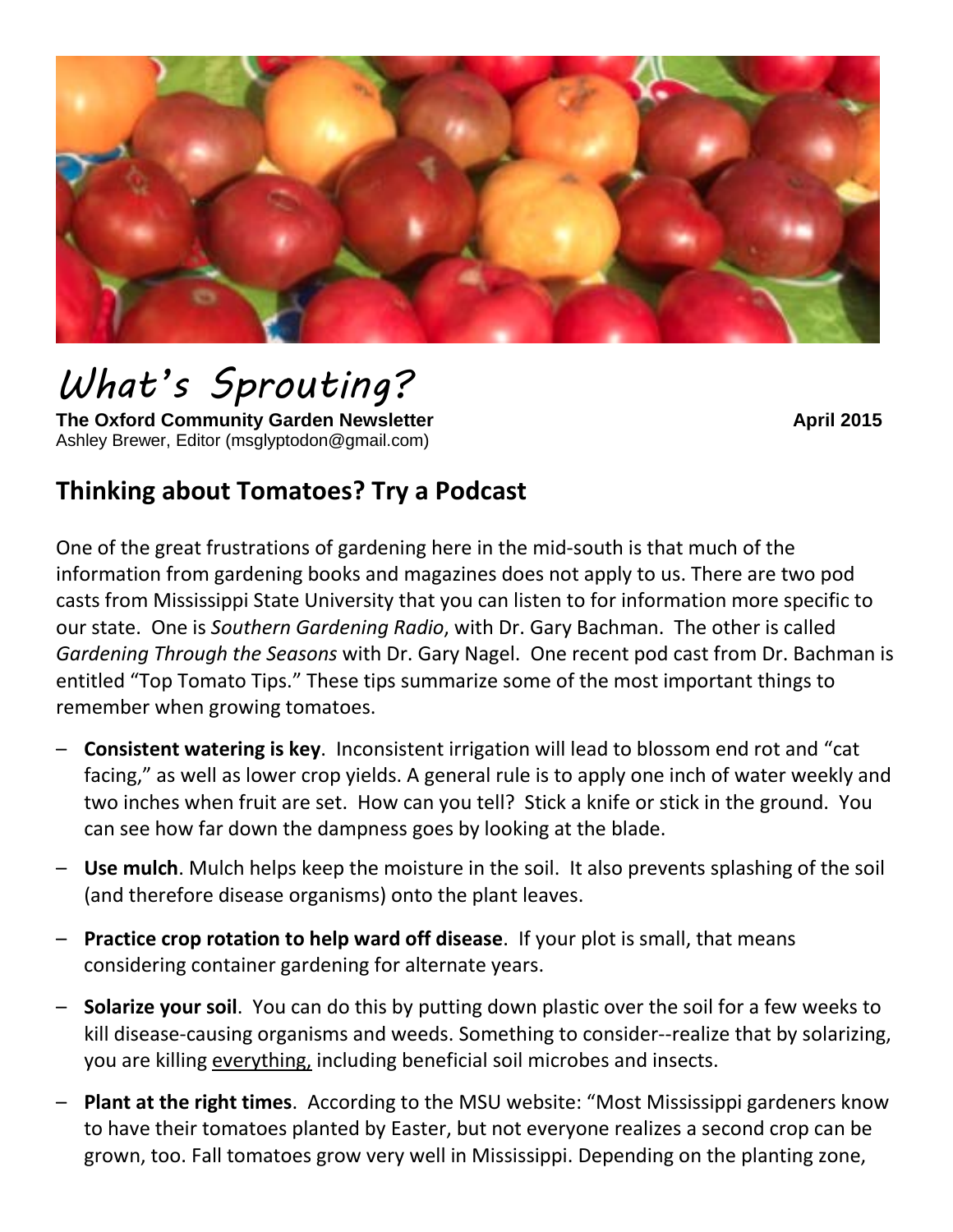fall tomatoes should be transplanted sometime in July." It's good to know that our climate gives you another chance if your spring crops are wiped out. Easter is a little early this year, so check the weather forecast a week in advance and postpone planting until after temperatures below 34 degrees are predicted.

Note: *Gardening Through the Seasons* is no longer produced, but has online archives. *Southern Gardening Radio* is produced every weekday. You can subscribe to it wherever you get your podcasts, but, in order to access shows older than last week, you'll have to look at the MSUCares website and search for *Southern Gardening Radio*. "Top Tomato Tips" is from Friday, March 27<sup>th</sup>.

# **So Many Gardening Events!**

## Don't forget our Seed and Plant Swap: Saturday, April 4<sup>th</sup>, 11:00 a.m.

Come to the Oxford Community Garden to trade your extra plants or seeds with other gardeners for something new. This is a good time to bring a friend or neighbor who wants to visit the garden. Good selections of transplants and seeds are now available at several places in town: The Barn on West Oxford Loop, Home Depot, the Farmer's Market store on CR 101, and Oxford Farm and Ranch on Hwy 30 just east of Hwy 7. Dash for Cash on North Lamar typically has a nice selection too.

## Lafayette County Master Gardeners Lecture Series: April 9, 16, 23<sup>rd</sup>, and 30<sup>th</sup> **Time: 12 noon to 1 p.m.**

#### **Place: University Museum, south Fifth St and University Ave.**

Each of the four programs features a different speaker. None of the talks are specifically about vegetable gardening. All of them are designed to give you ideas about what to grow in your home landscape and how to do it. There's nothing on the LCMGA website about it so far. Look for posters around the square and campus for more information.

## **New Albany Home and Garden Show: April 10 & 11, 2015**

#### **Time: April 10 at 11:00 am & April 11 at 8:00 am**

**City: New Albany, MS**

#### **Facility: Union County Fairgrounds**

Additional Information: Free Admission & Free Parking: two days of Educational Presentations, Demonstrations, Exhibits, Gardening Vendors, Arts, Crafts, Food and Entertainment. Rain or Shine, Activities are under cover. More information is at msucares.com/calendar/april15/show.html

Felder Rushing from MPB's "Gestalt Gardening" is the featured guest. There will be many other speakers. The Master Gardeners will have plants for sale.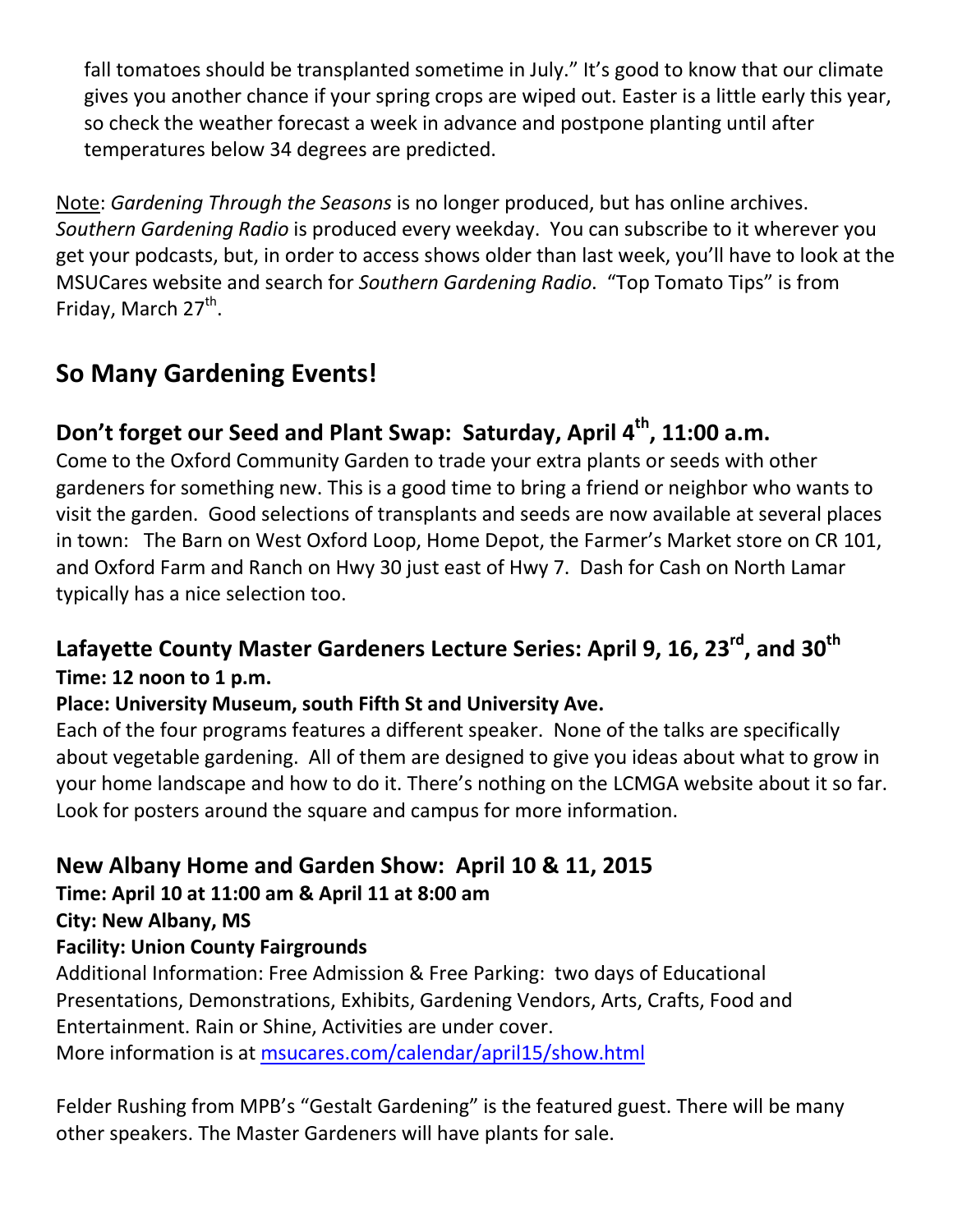### **Lee County Master Gardeners Annual Plant Sale: April 18, 2015**

<http://www.leecountymastergardeners.com/> Their website does not say where or what time the plant sale takes place, but this address is listed at the bottom of the page: MSU Lee County Extension Office, 5338 Cliff Gookin Blvd., Tupelo, MS 38801)

## **Good news!**

- The garden was awarded a Sow It Forward Grant of \$300 from Kitchen Gardeners International, which will support the Community Harvest plots.
- Despite the cold and threat of snow, a group of 40 Chi Omega sorority sisters were at the garden on Saturday, March 28 as part of the University of Mississippi's Big Event day of service. These energetic young women did an extraordinary amount of weeding in the Community Harvest plots, the pathways, the common spaces, the perimeter landscaping beds, and the blueberries. As well, they helped garden supermember Kathy Wachter plant a number of asparagus starts, and worked to prepare some plots that are going to new plot holders. What a great group! All showed a genuine enthusiasm for helping and an interest in gardening. A hearty thanks to our garden members for coming out and supervising.

## **Meet a Gardener**

This month I visited with **Vicki Reithel**, who has been gardening with the Oxford Community Garden since it began in 2009. She is the coordinator for the Community Harvest plots. All the produce from these plots is donated to the Pantry in Oxford. I talked with her while she directed the youth group of the Unitarian Universalist Congregation of Oxford as they worked to clear out a vegetable bed. Vicki told me that she has been gardening all her life, since she was a child in New Mexico. There they grew potatoes, peppers and tomatoes as well as okra. For several years, she and Walter Flaschka worked a large Community Garden plot together, but recently she gave it up to concentrate on the Community Harvest plot.

Because the Pantry clients really appreciate getting fresh greens, Vicki tries to grow a lot of these. Greens that have done well include turnip greens, Kale, collards, mustard, and chard. Greens, along with cucumbers, are Vicki's suggestions for the easiest-to-grow vegetables in our garden. Right now the main Community Harvest bed contains kale, rosemary and oregano, but when the temperatures warm up, tomatoes and pepper seedlings will go into the spaces that the youth have cleared. After reading this, like me, you may be wondering about getting into growing greens. You can look to the Community Harvest plots, located right inside the front gates of the garden, to see what is doing well. And don't worry if the greens "take over" and you have too many. Every Wednesday during the growing season, Vicki or another volunteer deliver a harvest to the Pantry. If you have extra you'd like to donate to the Pantry, contact Vicki at **662-801-7143**. (She says a text is best, but you can call, too).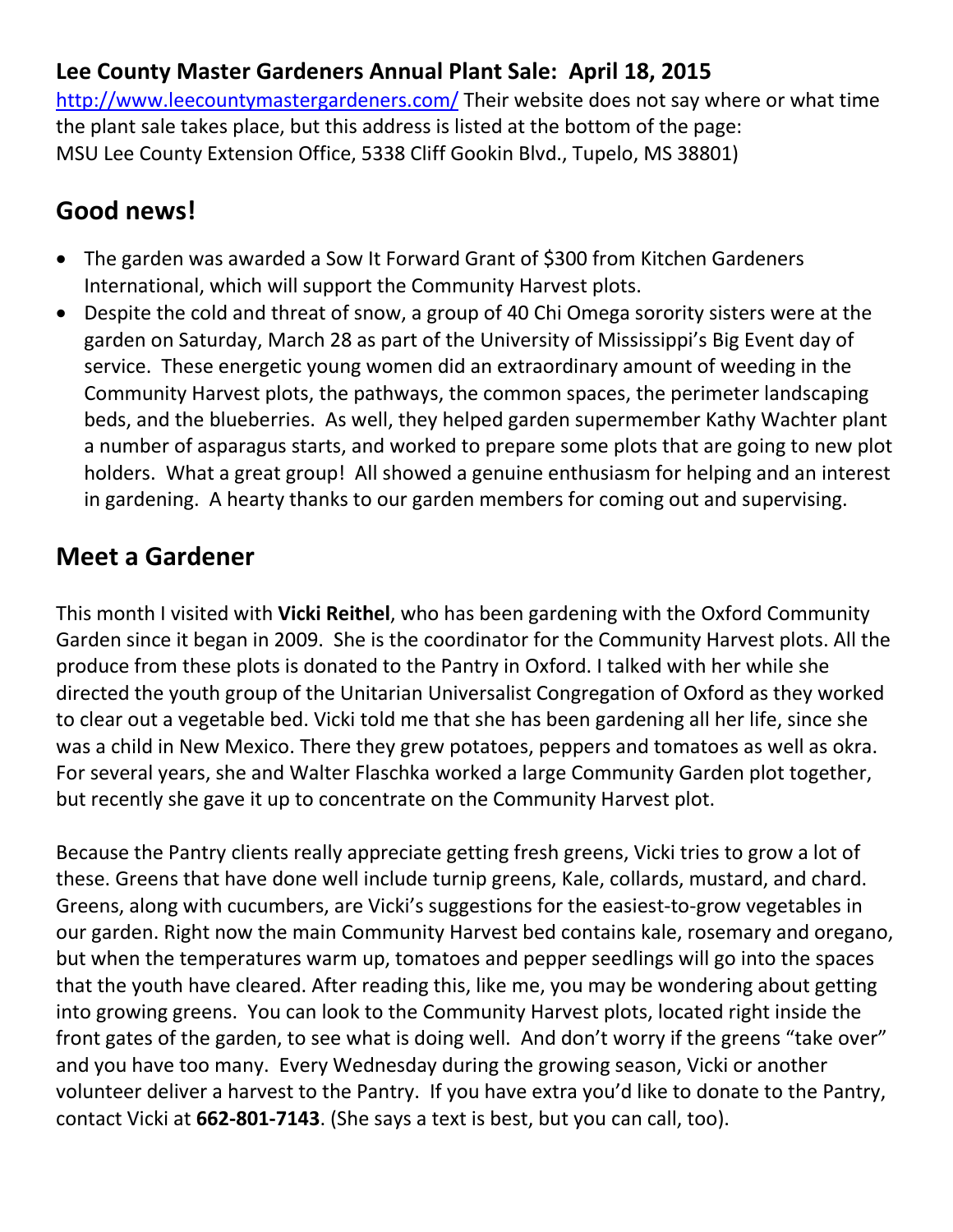#### **Here are some ways to help our community garden feed the hungry in Oxford:**

- Water whenever you think the Community Harvest bed plants look droopy. (Yes! you have Vicki's permission to work in the plots in this way!)
- Weed the paths around the Community harvest beds.
- Donate your produce. When you have extra, mark your plot with a pole with flowers tied on it (find in the front of the shed). Then mark the plants to be harvested from with ribbon (in the shed, on the work bench). Vicki or a volunteer will check the garden on Wednesdays in the growing season and harvest for you. Do this when you will be away on vacation and don't want your produce to go to waste.
- Help deliver produce to the Pantry on Wednesdays. Contact Vicki at the number above for more information.

## **Garden Practicalities**

- **Weed is a Verb:** With the recent rain we've had, now is the perfect time to get ahead of the weeds in and around your plot. The soft, saturated ground means it's easy to pull even deep-rooted plants out of the ground. Getting rid of the little problems now means not having to wrestle with monster weeds later!
- **Resources**: In the back of the garden, you'll see that we have two big piles of leaves from last fall as well as dwindling pile of wood chips. The leaf pile next to the old armory has decomposed quite a lot. Dig down and you'll find some leaf compost to add to your plot. We'll work on getting a load of compost brought in as well as work to get some more wood chips. We've got a healthy stack of cardboard for the pathways in the southwest corner underneath a tarp.
- **Upcoming work day:** Watch for an email in a couple of weeks announcing our first official work day of the 2015 gardening season.